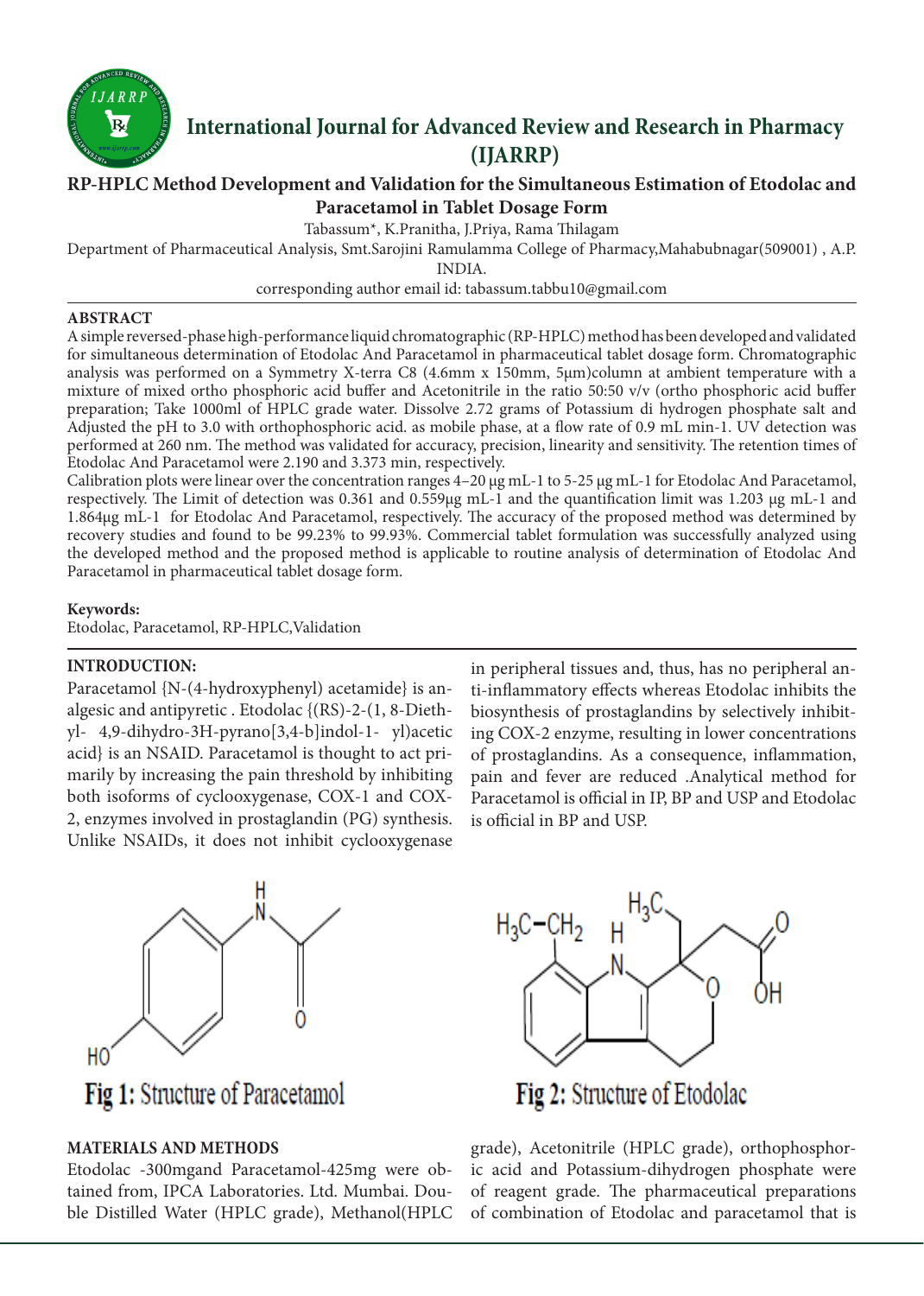ETOVA-P tablet (IPCA Laboratories. Ltd. Mumbai). Chemicals/ Reagents and Solvents.

# *Instrumentation and Equipments:*

The HPLC analysis was accomplished on WATERS high pressure liquid chromatograph outfitted with 515 reciprocating dual column HPLC pump, a manually operating Rheodyne injector with 20μL sample loop, X-terra C8 4.6mm x 150mm analytical column reversed-phase material of 5μ size and a 2487 model UV-Visible detector. All the parameters of HPLC were controlled by N 2000 chromatographic system software. Other instruments used were TECHCOMP UV-Vis spectrophotometer of model 2310, Shimad-

#### *Figure-1.Isobestic point of Etodolac and Paracetamol*

zu electronic balance of model XEX-200, ADWA of model AD102U digital pH meter and ENERTECH of model SE60US ultrasonic bath sonicator.

# **ANALYTICAL METHOD DEVELOPMENT** *Optimization of UV conditions:*

A X-terra symmetry C8 (4.6mm x 150mm, 5µm) was used for chromatographic separation . Ther mobile phase composed of pH3Buffer(Orthophosphoricacid):Acetonitrile ( 50 : 50 ) at flow rate 0.9 mL/min with run time 6mins. Mobile phase and sample solution were filtered through a 0.45μm membrane filter and degassed.The detection of both drugs ws carried out at 260nm.



*Figure 1.1.Optimized chromatogram*

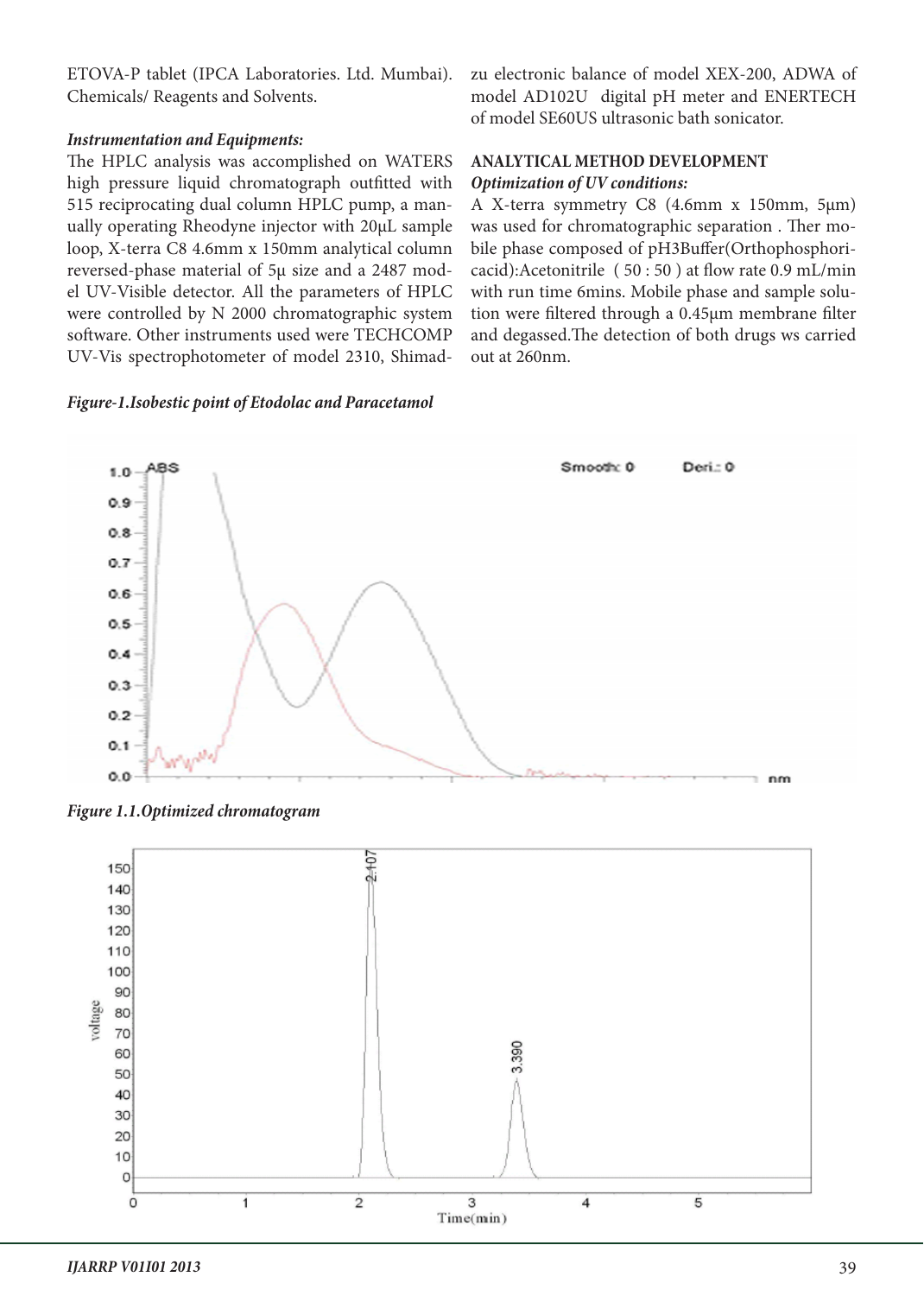# *Optimized Method Parameters*

MobilePhase : Phosphate buffer (3.0 pH): Acetonitrile(50:50) Column (Stationary Phase): X-terra(C8) (4.6mm x 150mm, 5µm) Flow rate (ml/min): 0.9 Column temperature (°C): Ambient Volume of injection loop  $(\mu l)$ : 20 Detection wavelength (nm):260 Drug RT (min): Etodolac- 2.1, Paracetamol- 3.3

# **PROCEDURE FOR PREPARATION OF SOLUTION:**

# *Preparation of buffer:*

Take 1000ml of HPLC grade water. Dissolve 2.72 grams of Potassium di hydrogen phosphate salt and Adjusted the pH to 3.0 with orthophosphoric acid. Preparation of mobile phase:

A mixture of above prepared buffer 500 ml (50%),and 100 ml of HPLC grade Acetonitrile (50%) were mixed and degassed in ultrasonic water bath for 5 minutes. The mobile phase was filterred through  $0.45 \mu$  filter under vacuum.

# *Diluent Preparation:*

Use Mobile phase Diluent Phase

# **ASSAY:**

# *Preparation of the Etodolac and Paracetamol standard & sample solution:*

# *Preparation of Standard Solution:*

Accurately weighed and transferred 10 mg of Etodolac and 12.5 mg of Paracetamol working standard into a 10ml clean dry volumetric flask and added about 7.0ml of diluent. It was sonicated to dissolve completely and made volume up to the mark with the same diluent. (Stock solution) From this, 5 ml of the solution was pipette into another 50ml volumetric flask and diluted up to the mark with diluent

From this, 2.4 ml of the solution was pipetted into another 20 ml volumetric flask and diluted up to the mark with diluent.

# *Sample Solution Preparation:*

Accurately weighed and transferred tablet powder equivalent to 8 mg of Etodolac and 10 mg of Paracetamol working standard into a 100 ml clean dry volumetric flask and added about 70ml of diluent. It was sonicated to dissolve completely and made volume up to the mark with the same diluent. (Stock solution) From this, 3 ml of the solution was pipetted into another 10ml volumetric flask and diluted up to the mark with diluent.. Procedure:

20 µL of the standard and sample solutions were in-

jected into the chromatographic system and areas for the Etodolac and Paracetamol peaks were measured. %Assay was calculated by using the formulae.

# *Calculation:*

Assay  $% =$ AT WS DT P Avg. Wt ------ x -----x ------- x -----x-------------------X 100 AS DS WT 100 Label Claim Where: AT = Average area counts of sample preparation.

AS = Average area counts of standard preparation.

WS = Weight of working standard taken in mg.

 $P = Percentage purity of working standard$ 

 $LC = LABEL CLAIM mg/ml.$ 

#### **ANALYTICAL METHOD VALIDATION**

The HPLC method was validated in accordance with ICH guidelines.

#### *Accuracy:*

Accuracy was carried out by % recovery studies at three different concentration levels. To the pre-analyzed sample solution of ETO and PARA a known amount of standard drug powder of ETO and PARA were added at 50, 100 and 150 % level.

# *Precision:*

The system precision of the method was verified by five replicate injections of standard solution containing ETO and PARA. The method precision was carried out the analyte five times using the proposed method. Repeatability was measured by multiple injections of a homogenous sample of ETO and PARA.

#### *Linearity:*

The linearity was determined separately for ETO and PARA. Linearity of the method was studied by injecting 5 concentrations of both drugs prepared in methanol and calibration curves were constructed by plotting peak area against the respective concentrations.

# *Limit of detection and Limit of quantitation:*

Sensitivity of the proposed method was estimated in terms of Limit of Detection (LOD) and Limit of Quantitation (LOQ). LOD = 3.3 x ASD/S and LOQ = 10 x ASD/S, Where, 'ASD' is the average standard deviation and 'S' is the slope of the line.

# *Robustness:*

Robustness was evaluated by making deliberate variations in few method parameters such as variation of wave length; flow rate and change in mobile phase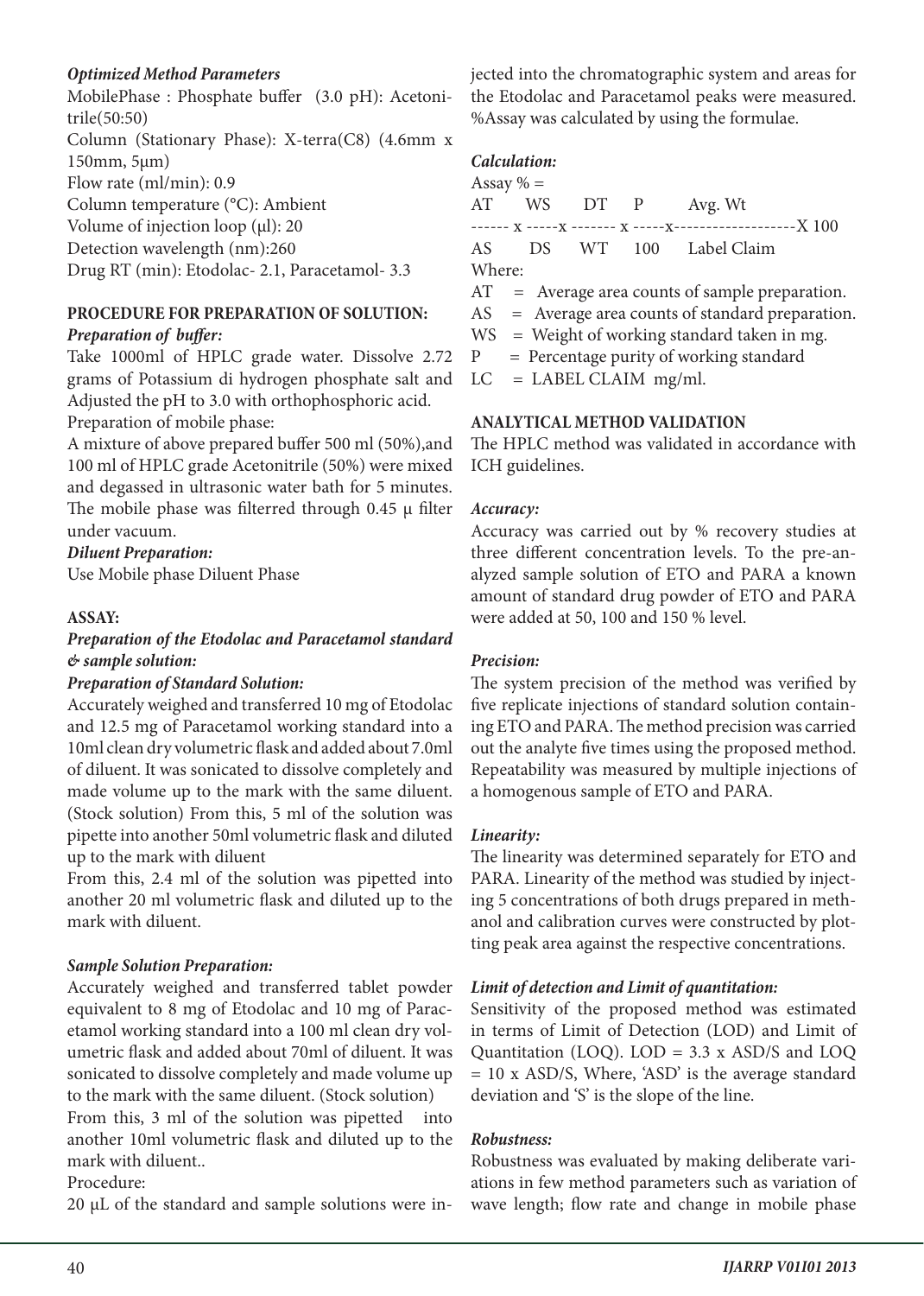composition. The robustness of the method was studied for ETO and PARA.

# **RESULTS:**

Selection of Chromatographic Conditions and Optimization of Mobile Phase:

Mobile phase was optimized to separate ETO and PARA using Symmetry C8 column (150 mm x 4.6 mm i.d., 5μm). Initially, ACN and phosphate buffer in the Equal proportions were tried as mobile phase but the splitting of the peaks for both these drugs was observed. Therefore, after adjustment of pH of mixed phosphate buffer to 3.0 with ortho-phosphoric acid, and mobile phase composition (ACN and phosphate buffer in 50:50 % v/v) was tried for resolution of both drugs. Good resolution and symmetric peaks were obtained for both drugs when the pH of the mobile phase (buffer) was adjusted to 3.0. The flow rate of the mobile phase was 0.9 mL min-1. Under optimum chromatographic conditions, the retention time for ETO and PARA was found to be 2.1 and 3.3 min, respectively when the detection was carried out at 260 nm. A typical chromatogram of two drugs is shown in (Figure 1).

| <b>Table-1: ACCURACY DATA</b> |                             |                             |            |                    |  |
|-------------------------------|-----------------------------|-----------------------------|------------|--------------------|--|
| <b>Drugs</b>                  | <b>Amount Added</b><br>(mg) | <b>Amount Found</b><br>(mg) | % Recovery | % of mean recovery |  |
|                               | 12.0                        | 5.28                        | 99.5 %     |                    |  |
| Etodolac                      | 18.0                        | 10.0                        | 100.25 %   | 99.25 %            |  |
|                               | 30.0                        | 14.9                        | 98.00 %    |                    |  |
|                               | 22.5                        | 5.12                        | 100.00 %   |                    |  |
| Paracetamol                   | 30.0                        | 10.0                        | 100.00 %   | 100.00%            |  |
|                               | 37.5                        | 15.0                        | 100.00 %   |                    |  |

| <b>Table2: SYSTEM PRECISION</b> |                 |          |                    |             |  |
|---------------------------------|-----------------|----------|--------------------|-------------|--|
|                                 | <b>ETODOLAC</b> |          | <b>PARACETAMOL</b> |             |  |
| S.NO                            | RT              | AREA     | RT                 | <b>AREA</b> |  |
|                                 | 2.098           | 1931909  | 3.373              | 667961      |  |
| 2                               | 2.090           | 1885618  | 3.348              | 669145      |  |
| 3                               | 2.090           | 1853618  | 3.365              | 653218      |  |
| 4                               | 2.082           | 1857934  | 3.340              | 647193      |  |
| 5                               | 2.098           | 1864418  | 3.373              | 642990      |  |
| Average                         | 2.0916          | 1878699  | 3.3598             | 656101.4    |  |
| <b>Standard Deviation</b>       | 0.0066993       | 32184.49 | 0.015057           | 11941.19    |  |
| % RSD                           | 0.31999         | 1.713126 | 0.45627            | 1.82        |  |

# **Table3: METHOD PRECISION**

|                           | <b>ETODOLAC</b> |             | <b>PARACETAMOL</b> |          |
|---------------------------|-----------------|-------------|--------------------|----------|
| S.NO                      | RT              | <b>AREA</b> | <b>RT</b>          | AREA     |
|                           | 2.115           | 1786036     | 3.39               | 681699   |
| 2                         | 2.09            | 1828867     | 3.348              | 685004   |
| 3                         | 2.09            | 1848587     | 3.357              | 691862   |
| 4                         | 2.098           | 1783285     | 3.373              | 687733   |
| 5                         | 2.115           | 1816632     | 3.382              | 685330   |
| Average                   | 2.1016          | 1812681.4   | 3.37               | 686325.6 |
| <b>Standard Deviation</b> | 0.012661        | 28021.94976 | 0.017364           | 3767.485 |
| % RSD                     | 0.602           | 1.545883891 | 0.51525            | 0.55     |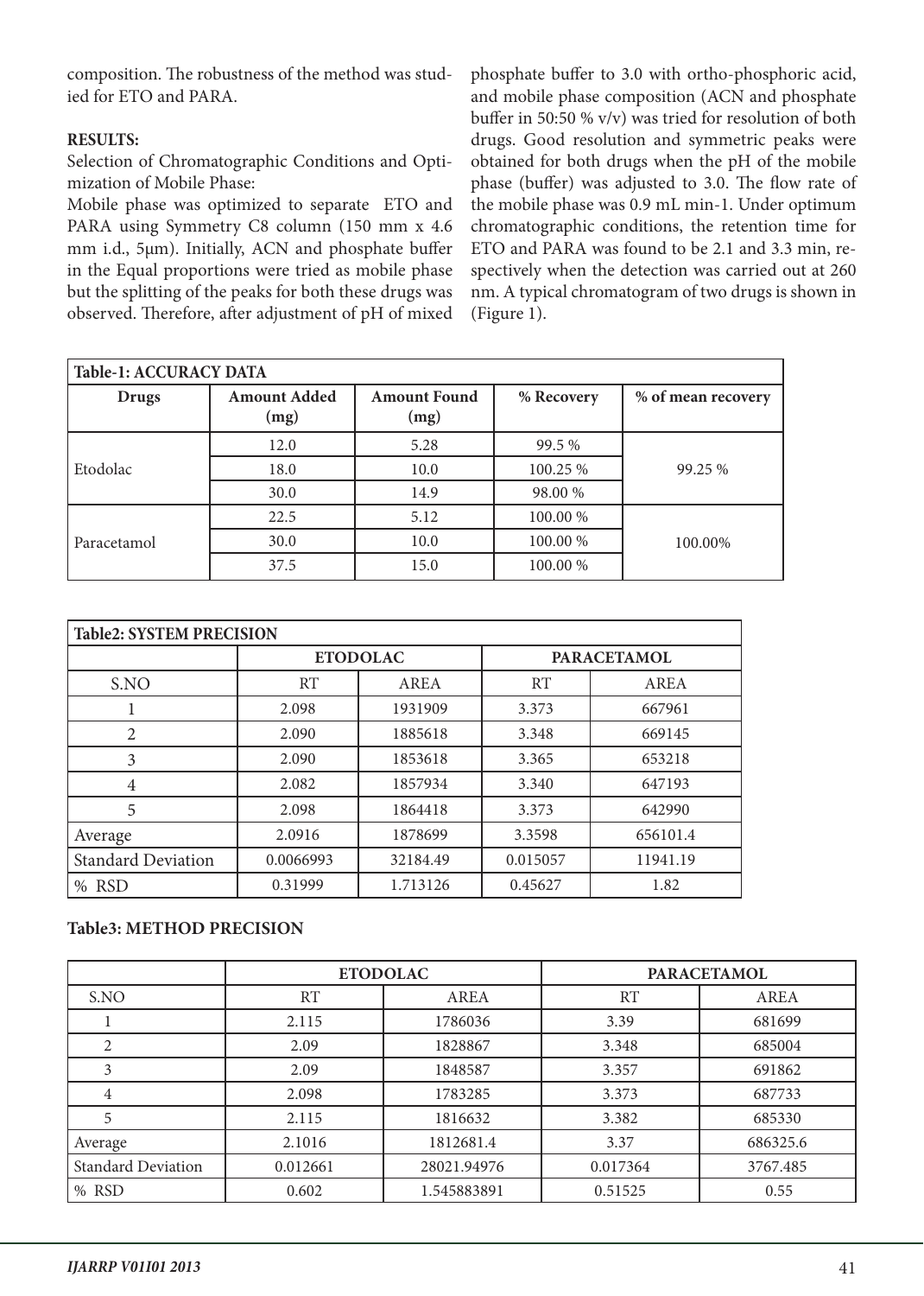# **Table 4: Linearity results of Etodolac and Paracetamol**

| <b>ETODOLAC</b> |           | PARACETAMOL  |           |
|-----------------|-----------|--------------|-----------|
| Conc(mcg/ml)    | Mean Area | Conc(mcg/ml) | Mean Area |
| 4 ppm           | 8902478   | 5 ppm        | 293111    |
| 8 ppm           | 1453191   | $10$ ppm     | 506467    |
| 12 ppm          | 1916632   | 15 ppm       | 685330    |
| 16 ppm          | 2378262   | $20$ ppm     | 863014    |
| 20 ppm          | 2936554   | 25 ppm       | 1085942   |

# *Fig 2: LINEARITY GRAPHS OF ETODOLAC AND PARACETAMOL*



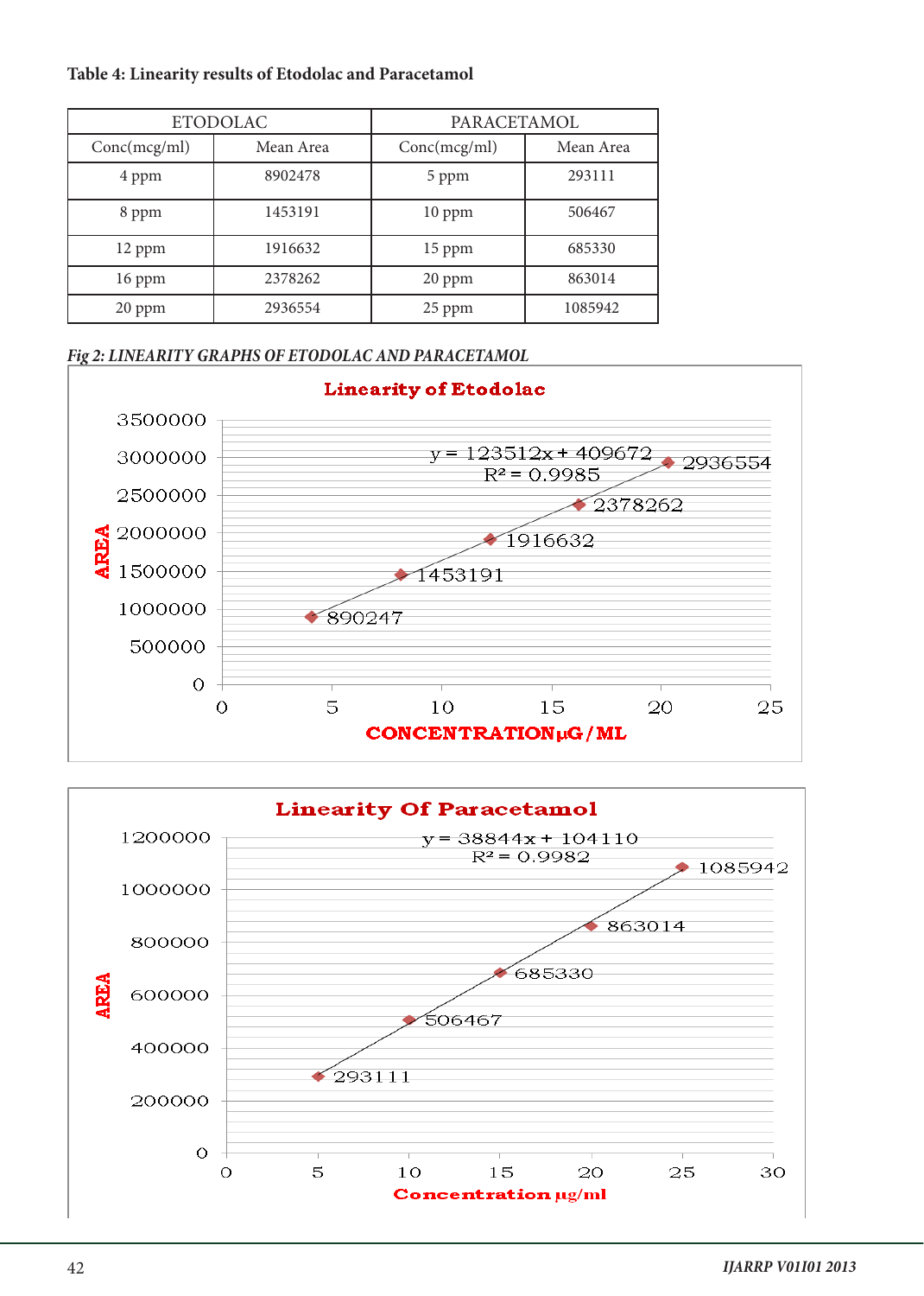# **Table 5: LOD AND LOQ RESULTS**

| S.No | Drug name   | <b>Standard deviation</b> | <b>Slope</b> | LOD      | LOQ      |
|------|-------------|---------------------------|--------------|----------|----------|
|      | Etodolac    | 4864                      | 23512        | 0.361034 | 1.203446 |
| ∸    | Paracetamol | 7244                      | 38844        | 0.559469 | l.864895 |

| Table 6 Robustness Result For Etodolac And Paracetamol At Different Condition |  |
|-------------------------------------------------------------------------------|--|
|-------------------------------------------------------------------------------|--|

|                |                              | Etodolac                                   |                       | Paracetamol       |                                     |                          |                   |
|----------------|------------------------------|--------------------------------------------|-----------------------|-------------------|-------------------------------------|--------------------------|-------------------|
| S.No           | Parameter                    | <b>Theoretical</b><br>plates per<br>column | <b>Tailing factor</b> | <b>Resolution</b> | Theoretical<br>plates per<br>column | <b>Tailing</b><br>factor | <b>Resolution</b> |
| $\mathbf{1}$   | Less flow $(0.8$ ml/<br>min) | 2244                                       | 1.144                 |                   | 4308                                | 1.081                    | 5.6               |
| $\overline{2}$ | More flow(0.98<br>ml/min)    | 1952                                       | 1.222                 |                   | 3859                                | 1.104                    | 5.3               |
| 3              | %10 Less<br>organic          | 2261                                       | 1.167                 |                   | 4204                                | 1.077                    | 5.6               |
| $\overline{4}$ | %10 More<br>organic          | 1965                                       | 1.236                 | ٠                 | 3653                                | 1.114                    | 5.263             |

# **RESULTS AND DISCUSSION:**

#### *Accuracy:*

The accuracy of the method studied at three different concentration levels i.e. 50 %, 100 % and 150 % showed acceptable % recoveries in the range of 99.25% % for ETO and 100 % for PARA. The results are shown in Table 1.

# *Precision:*

The precision study was evaluated on the basis of % RSD value was found to be in the range 0.3 – 1.82 and  $0.5 - 1.5$  %, respectively. As the RSD values were < 2% therefore developed method was precise. Results of precision study are shown in Table 2 & 3.

# *Linearity:*

The linearity was determined separately for ETO and PARA.Linearity of the method was studied by injecting 5 concentrations of both drugs prepared in methanol and calibration curves were constructed by plotting peak area against the respective concentrations. The ETO and PARA followed linearity in the concentration range of 4– 20 μg mL-1 and 5-25μg mL-1; respectively. The results are shown in Table 4.and Fig no 2.

#### *Limit of detection and Limit of quantitation:* The LOD for ETO and PARA was found to be 0.361034

and 1.203446μg, respectively. The LOQ for ETO and PARA was found to be 0.559469 and 1.864895 μg, respectively. The low values of LOD and LOQ indicates high sensitivity of the method. The results are shown in Table 5.

# *Robustness study:*

Robustness of the method was studied by making de¬liberate changes in the chromatographic conditions and the effects on the results were examined. The low value changes of theoretical plates, tailing factor in-dicating robustness of the method. The results are shown in Table 6.

# *Analysis of marketed tablet formulation:*

3 replicates of the samples solutions (20 μL) were injected for quantitative analysis. The amounts of ETO and PARA estimated were found to 99.09 % and 98.42 %, respectively. A good separation and resolution of both drugs indicates that there was no interference from the excipients commonly present in pharmaceutical formulations. The results are shown in Table 7.

# *System Suitability Test:*

The system suitability parameters such as resolution, number of theoretical plates and tailing factor were studied and were summarized in Table 8.

| <b>Table 7:ASSAY RESULTS</b> |                       |            |
|------------------------------|-----------------------|------------|
| <b>Assay Results Drug</b>    | Amount present/tablet | % of Assay |
| Etodolac                     | 325mg                 | 99.09      |
| Paracetamol                  | $400$ mg              | 98.42      |